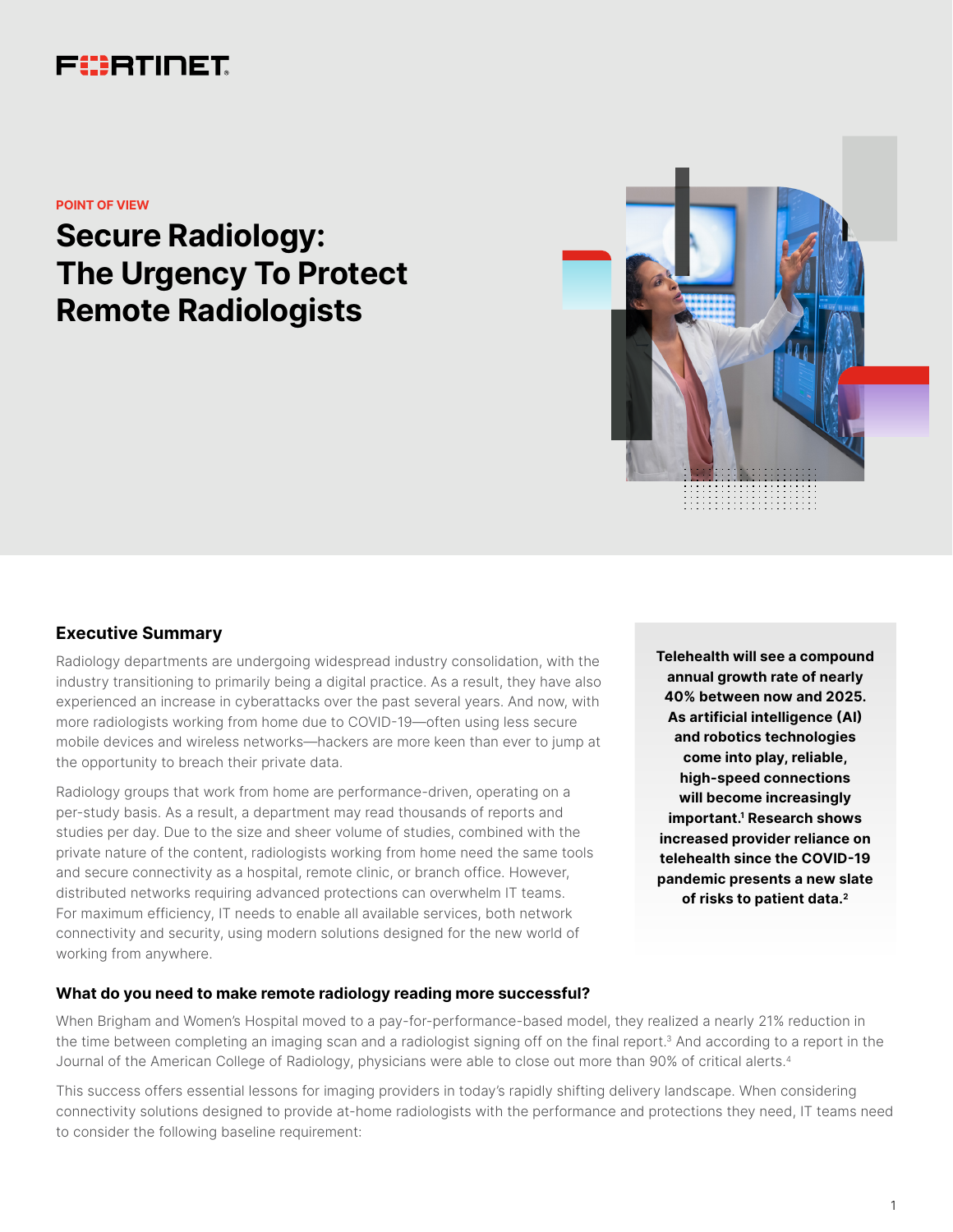## **Fast and safe internet connection**

According to [one report,](https://doubleblackimaging.com/2021/03/23/radiology-from-home/) radiologists using a PACS workstation at home require a hospital VPN connection of 80 Mbps to achieve approximately the same results as working on-site. However, while this can be achieved under ideal conditions in most markets, connectivity speeds over public networks tend to decrease during peak work hours, especially when more people working from home are using the internet to connect to the office. Speed is also impacted when the home network is being used by others for things like work, e-learning, or streaming data. And while internet speeds as low as 30–40 Mbps may be "acceptable," they result in noticeable lags, impacting productivity goals.<sup>5</sup>

**As many hospitals and healthcare businesses embrace remote work arrangements for the first time, securing remote networks and endpoints has become a primary focus for IT teams.6**

Advanced secure access service edge (SASE) solutions designed for small offices allow hospitals to provide reliable, high-speed connections for their critical super-users, like at-home radiologists, while ensuring maximum security and optimal user experience. Secure failover to Long Term Evolution (LTE) or 5G connections, for example, help ensure that bandwidth can be seamlessly maintained when traditional internet bandwidth connections become unreliable. And full-stack security, cloud device management, and zero-trust network access help ensure that patient privacy is maintained while fending off determined cyber criminals. Fortinet Next-Generation Firewall and FortiClient VPN deliver a solution that is secure as well as performance driven to improve employee satisfaction with radiology groups.



Figure 1: Small office deployment (NGFW).